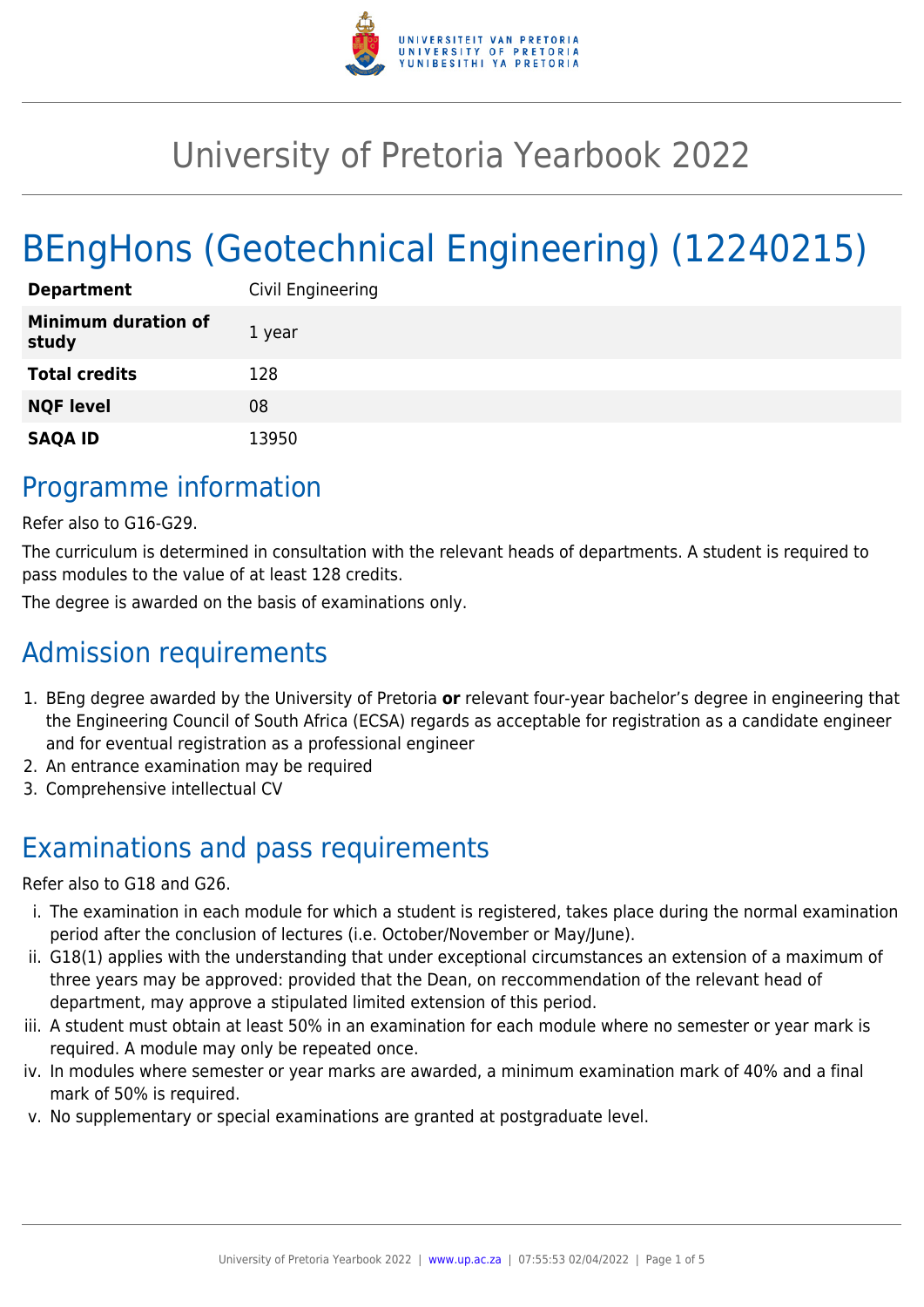

## Pass with distinction

A student passes with distinction if he or she obtains a weighted average of at least 75% (not rounded) in the first 128 credits for which he or she has registered (excluding modules which were discontinued timeously). The degree is not awarded with distinction if a student fails any one module (excluding modules which were discontinued timeously). The degree must be completed within the prescribed study period.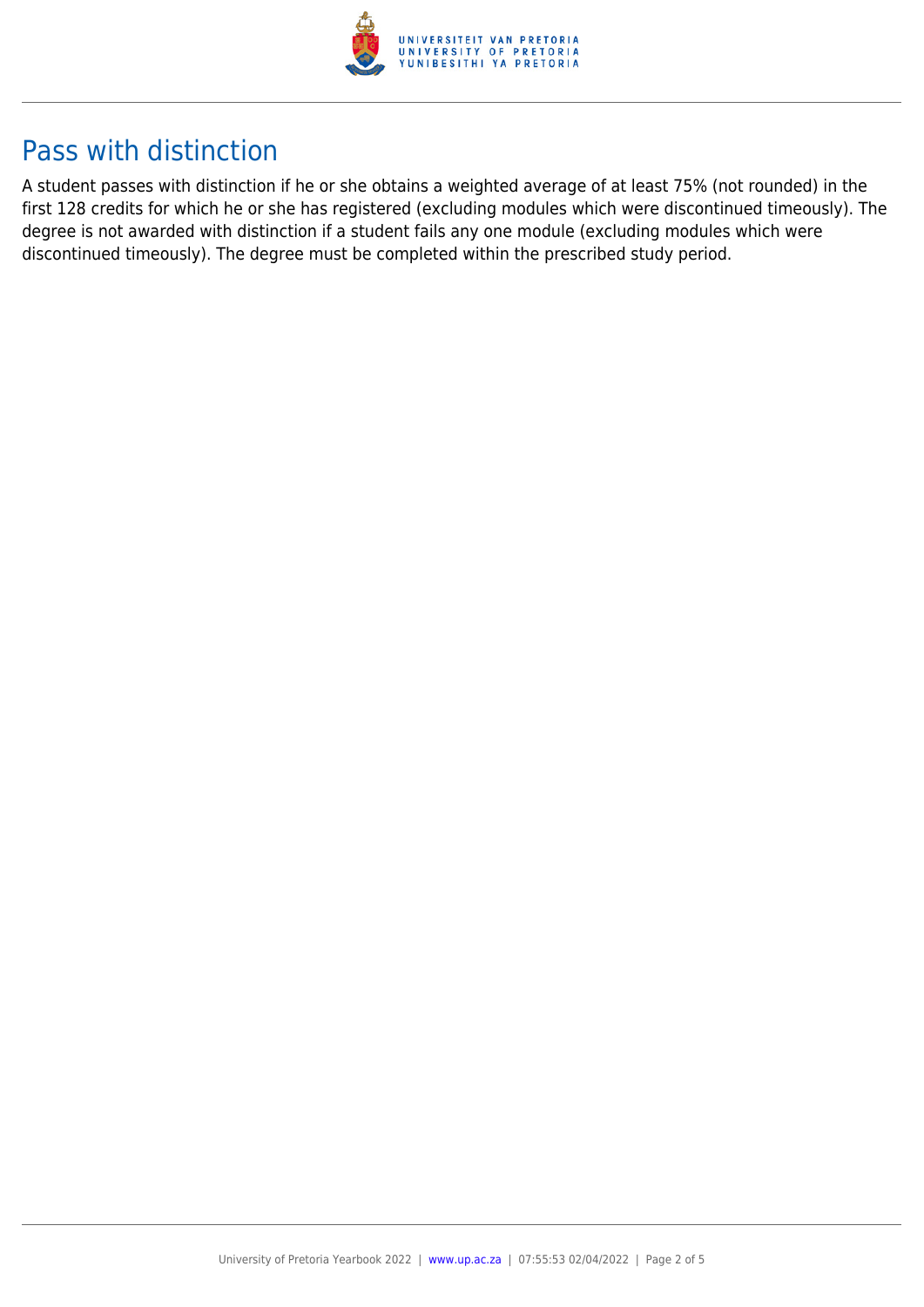

### Curriculum: Final year

**Minimum credits: 128**

### **Core modules**

### **Analytical soil mechanics 787 (SGS 787)**

| <b>Module credits</b>         | 24.00                          |
|-------------------------------|--------------------------------|
| <b>NQF Level</b>              | 08                             |
| <b>Prerequisites</b>          | No prerequisites.              |
| <b>Contact time</b>           | 20 Contact hours               |
| <b>Language of tuition</b>    | Module is presented in English |
| <b>Department</b>             | Civil Engineering              |
| <b>Period of presentation</b> | Year                           |

#### **Module content**

A research term paper will be prepared.

Solution of confined and unconfined seepage problems using the methods of fragments, finite differences and finite elements. Numerical solutions of consolidation problems and secondary compression. Slope stability analysis methods. The point estimate method. Monte Carlo simulation.

#### **Theoretical soil mechanics 788 (SGS 788)**

| <b>Module credits</b>         | 24.00                          |
|-------------------------------|--------------------------------|
| <b>NQF Level</b>              | 08                             |
| <b>Prerequisites</b>          | No prerequisites.              |
| <b>Contact time</b>           | 20 Contact hours               |
| <b>Language of tuition</b>    | Module is presented in English |
| <b>Department</b>             | Civil Engineering              |
| <b>Period of presentation</b> | Year                           |

#### **Module content**

A research term paper will be prepared.

Introduction to critical state soil mechanics. Stress and strain invariants. Stress paths. State boundary surfaces including Roscoe and Hvorslev surfaces. Cam clay model. Application of geotechnical constitutive models in finite element analysis.

#### **Specialised geotechnical testing 789 (SGS 789)**

| <b>Module credits</b> | 24.00             |
|-----------------------|-------------------|
| <b>NQF Level</b>      | 08                |
| <b>Prerequisites</b>  | No prerequisites. |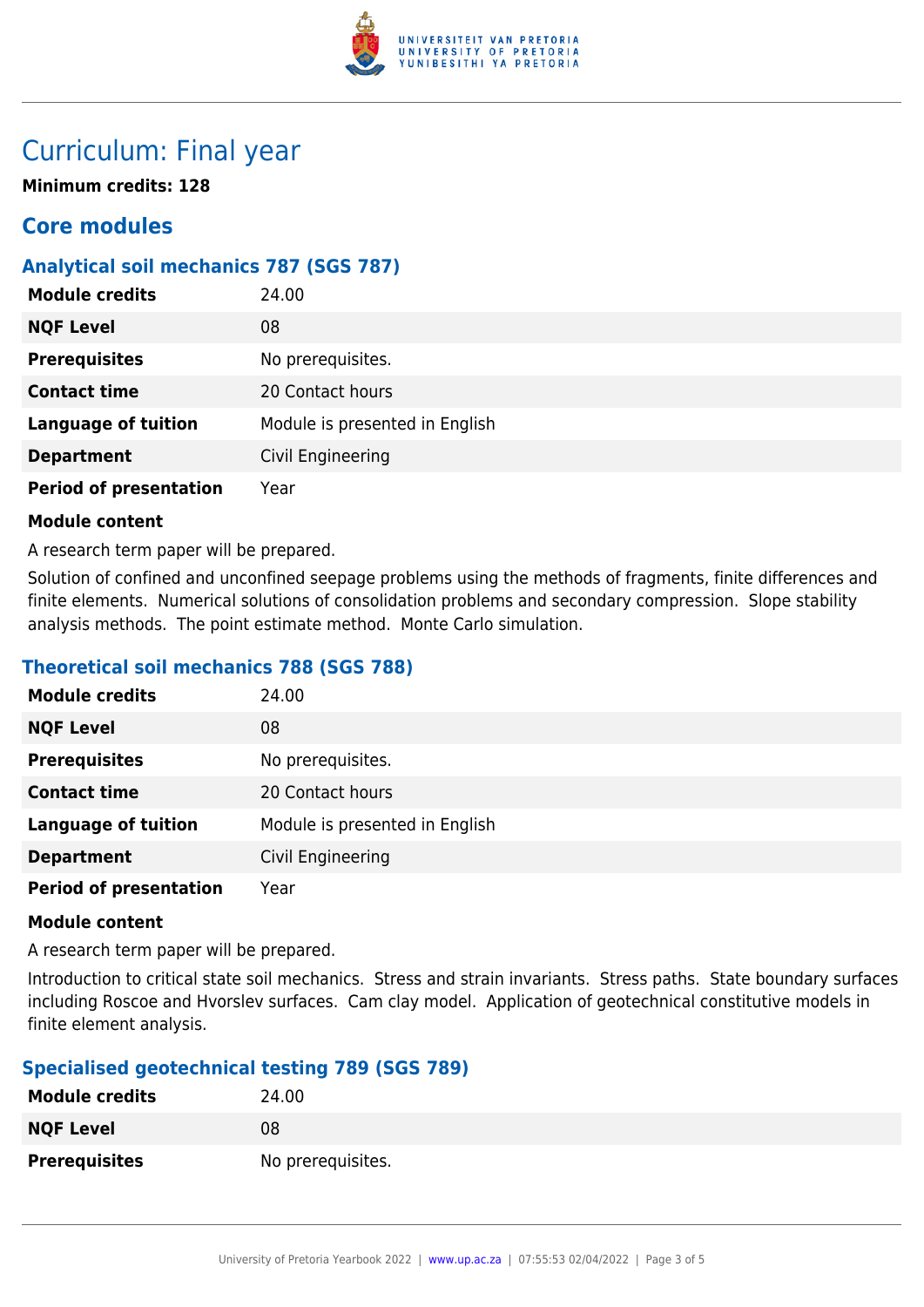

| <b>Contact time</b>           | 32 Contact hours               |
|-------------------------------|--------------------------------|
| <b>Language of tuition</b>    | Module is presented in English |
| <b>Department</b>             | Civil Engineering              |
| <b>Period of presentation</b> | Year                           |

#### **Module content**

A research term paper will be prepared.

Test procedures and interpretation of; Standard Penetration Test (SPT), Cone Penetration Test (CPT), Piezocone (CPTU) and seismic methods. Theory, application and interpretation of advanced geotechnical laboratory tests. Laboratory Instrumentation and calibration. Stress and strain conditions for laboratory tests. Triaxial stress space, stress paths. Triaxial tests, direct shear tests, oedometer test and Rowe cell test.

#### **Civil research 780 (SSC 780)**

| <b>Module credits</b>         | 32.00                          |
|-------------------------------|--------------------------------|
| <b>NQF Level</b>              | 08                             |
| <b>Contact time</b>           | 8 contact hours per year       |
| <b>Language of tuition</b>    | Module is presented in English |
| <b>Department</b>             | Civil Engineering              |
| <b>Period of presentation</b> | Year                           |
|                               |                                |

#### **Module content**

\*This is a compulsory module.

The course will require all honours students to conduct research in an appropriate field of civil engineering, linked to the main discipline in which the student specializes for their honours degree.

### **Elective modules**

#### **Applied statistical methods and optimisation 798 (SHC 798)**

| <b>Module credits</b>         | 24.00                          |
|-------------------------------|--------------------------------|
| <b>NQF Level</b>              | 08                             |
| <b>Prerequisites</b>          | No prerequisites.              |
| <b>Contact time</b>           | 40 Contact hours               |
| <b>Language of tuition</b>    | Module is presented in English |
| <b>Department</b>             | Civil Engineering              |
| <b>Period of presentation</b> | Year                           |